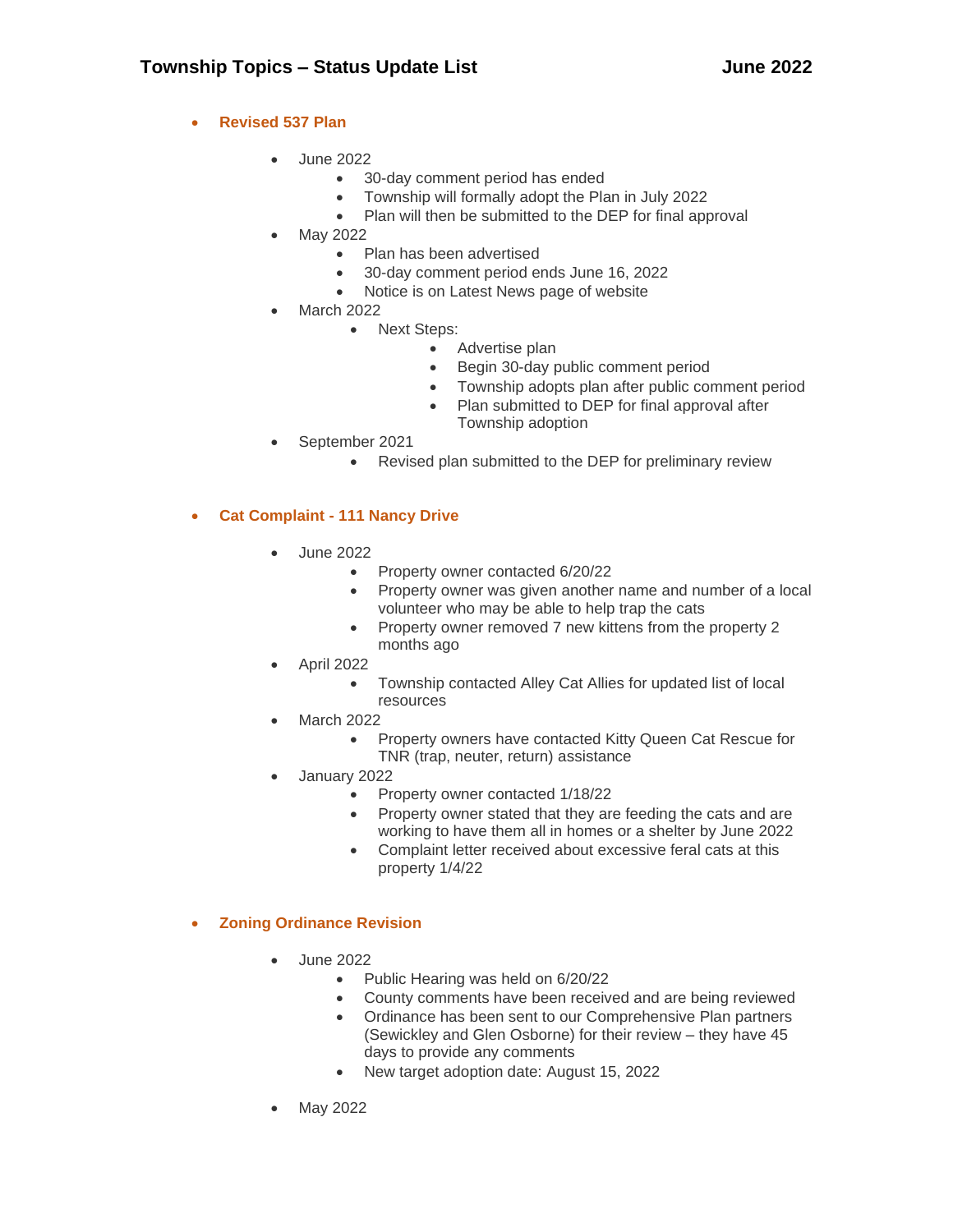- Ordinance has been sent to Allegheny County for review
- Property owners with property that will change zoning districts will be sent letters announcing the pending change
- Adoption still on target for June 20, 2022
- March 2022
	- Ordinance should be advertised and sent to Allegheny County for review by the end of April
	- Target adoption date by Board: June 20, 2022
- January 2022
	- Draft ordinance presented to Board of Commissioners by HRG Engineers at January Legislative Meeting 1/17/22

## • **Parkland on Weber Road**

- March 2022
	- Commissioner Haluka offered to assist with park development committee
	- Phase One would be paths and benches
	- Next Steps:
		- Visit site with Commissioner Haluka and Public **Works**
		- Discuss 3 site plan options received from HRG
		- Select a plan, discuss potential construction plan
- November 2021
- Funding for basic park development (\$15,000) in 2022 budget
- November 2020
	- Three concept plans received from HRG
	- Citizen chairman of Park Committee stepped down
- May 2020
	- Project is on hold for now until COVID-19 lockdown is lifted
- August 2019
	- The Park Committee met on 8/15/19 5 attendees
	- Discussed survey results and wish list
	- 2020 Budget Parks and Rec line item created
		- \$5,000 for park design
		- first year may be benches and a path, with more committee meetings to refine vision once we get 3 design options from HRG
- April May 2019
	- Resident / citizen committee chair Don Black presented survey results to the Board
	- Board agreed to figure out a committee to investigate third party funding
	- Surveys were sent to residents in the greater Weber Road area
	- Citizen committee prepared and sent the surveys
- November 2018
	- At the November Legislative meeting, the Commissioners agreed to conduct some sort of public outreach to see what nearby residents wanted
	- Neighborhood resident volunteered to assist with surveys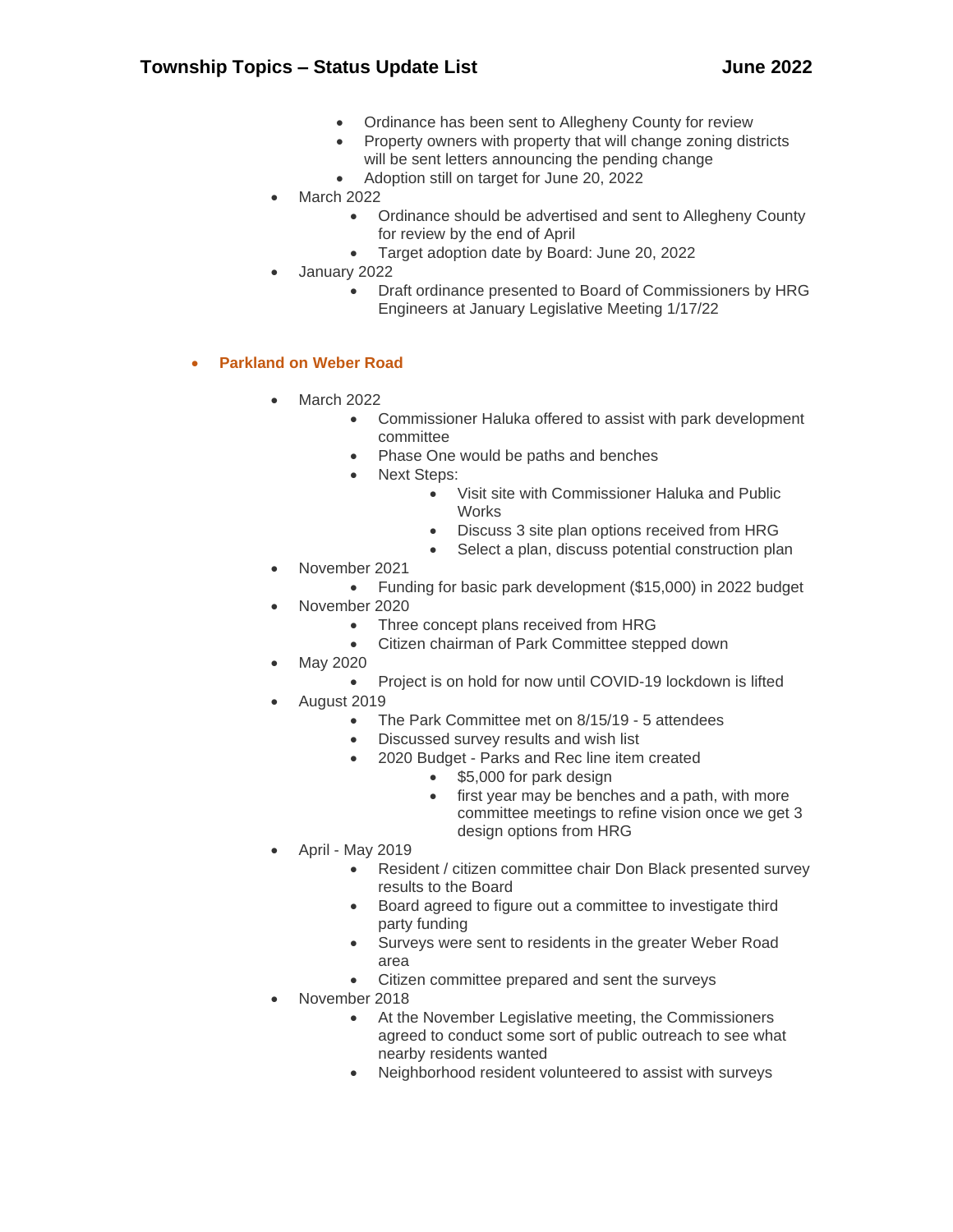## • **MS4**

- March 2022
	- HRG confirmed that they are working on the renewal application for the waiver
- April 2018
	- We received a waiver of the program requirements
		- Valid through 2022
- Video of Township Engineer Ben Gilberti explaining the MS4 Program <https://www.youtube.com/watch?v=HEaltRPjAAY&feature=youtu.be&t=4732>

## • **Earth Day Project**

- 2022
- Event was held on April 23, 2022
- 20 volunteers total
- Roads cleaned: Deer Run, Glenfield, Redgate, Rockledge
- 86 bags of garbage collected
- 2021
	- Event was held on April 24, 2021
	- 26 volunteers total, 17 for morning session
	- Roads cleaned: Deer Run, Glenfield, Redgate, Rockledge
	- 63 bags of garbage collected
	- Also miscellaneous large metal trash, signs, etc.

#### • **Traffic Calming**

- June 2022
	- Single yellow lines on Weber Road and other roads will be repainted in the next week
	- Speed monitoring sign has been placed on the upper part of Redgate Road
	- Township will be requesting some special speed enforcement details from the Ohio Township Police Department
	- PennDOT has indicated that they will come to the Township to review truck restriction signage around Merriman Road and Redgate Road with the goal of preventing tractor trailers on Redgate Road
	- Township will work with Google Maps to attempt to list Redgate Road as a steep road unsafe for large trucks
- November 2021
	- Center yellow line painted on segment of Weber Road (bend area)
	- Speed sign will continue to rotate through township
- July 2020
	- Speed monitoring sign purchased July 2020
	- Public Works periodically moves sign around township
	- Sign generates electronic reports about traffic speeds on roads
- December 2019
	- Funds budgeted for speed monitoring sign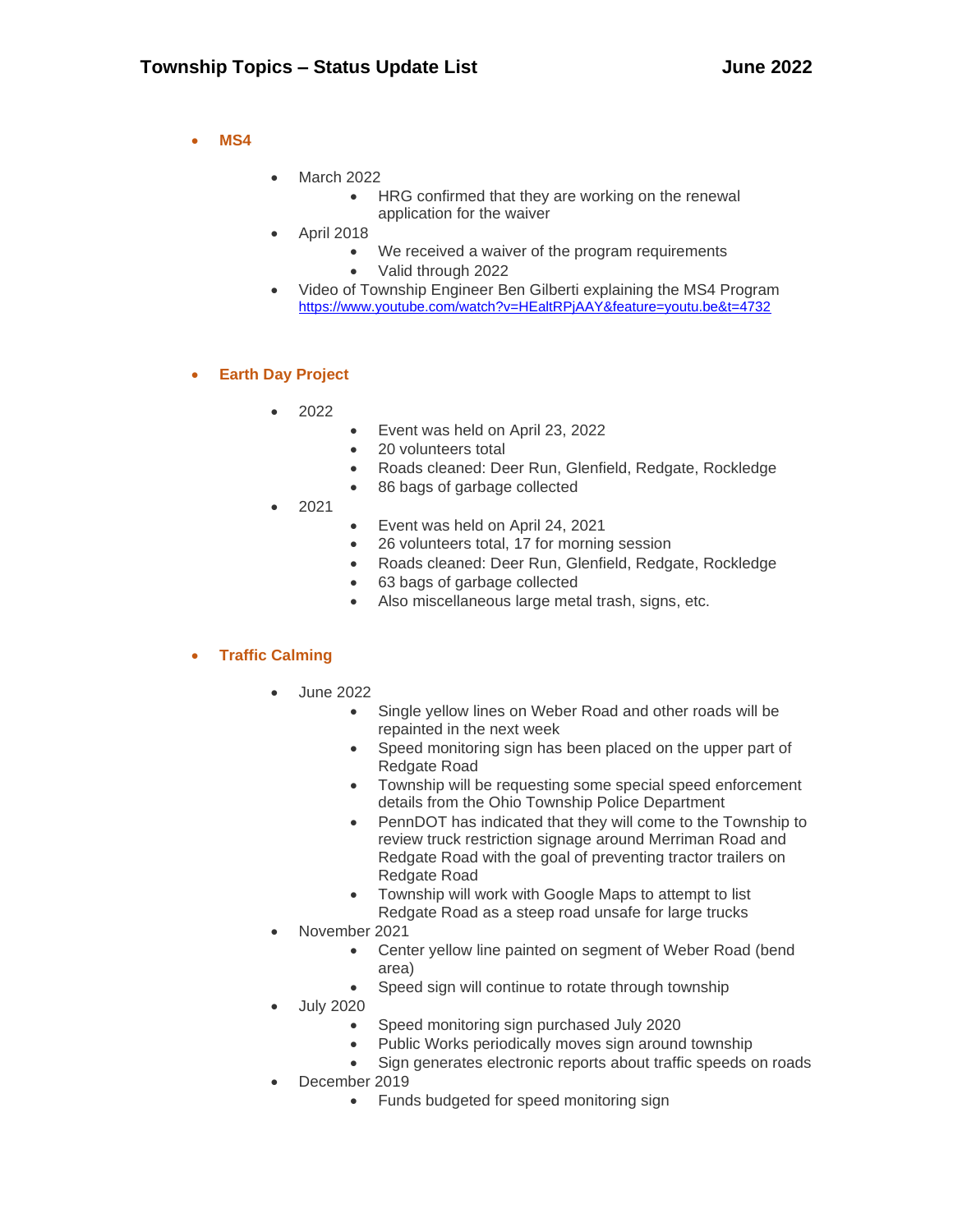- Plan to hold off on pavement marking until we see if speed monitoring sign brings results
- Spring 2019
	- Discussions about various methods of traffic calming and speed control, including line striping on roads, signs, speed humps, electronic speed monitoring signs, and police patrols

## • **Mass Evacuation Route from Sewickley Heights Manor**

- January 2022
	- Township Manager authorized to contact residents along private drive to get their opinions and/or see if their stance has changed
	- October 2021
		- Sewickley Heights Manor sent letter to Township asking for modified exit
- July 2020
	- Several property owners along private drive contacted the Township to express strong displeasure with the plan
- January 2020
	- Solicitor provided easements for the 5 Weber properties
	- Certain language in the easements needs further discussion
- May 2019
	- HRG authorized to assess and prepare preliminary plans for emergency second exits options from Sewickley Heights Manor connecting Little Hollow and Veshio Drive and connecting Sewickley Heights Drive and Weber Road

#### • **Amazon Complaints**

- Constant Beeping from backup alarms
	- October 2021
		- Have not had noise complaints in several months
	- January 2020
		- Resident attended meeting to state that the beeping was 24/7
- Speeding, Litter, Unsafe Driving
	- October 2021
		- Amazon has been sending crews to clean up Deer Run Road approximately every two weeks
		- Township has standing meeting with Amazon reps every other month to review these concerns
	- January 2020
		- A Redgate Road resident attended to represent several neighbors with concerns about speeding, litter, and unsafe driving
		- Chief Hanny contacted Amazon to set up a meeting to discuss these issues
		- Township requested that Amazon install sign at end of North Drive instructing all Amazon trucks to turn left onto Deer Run Road